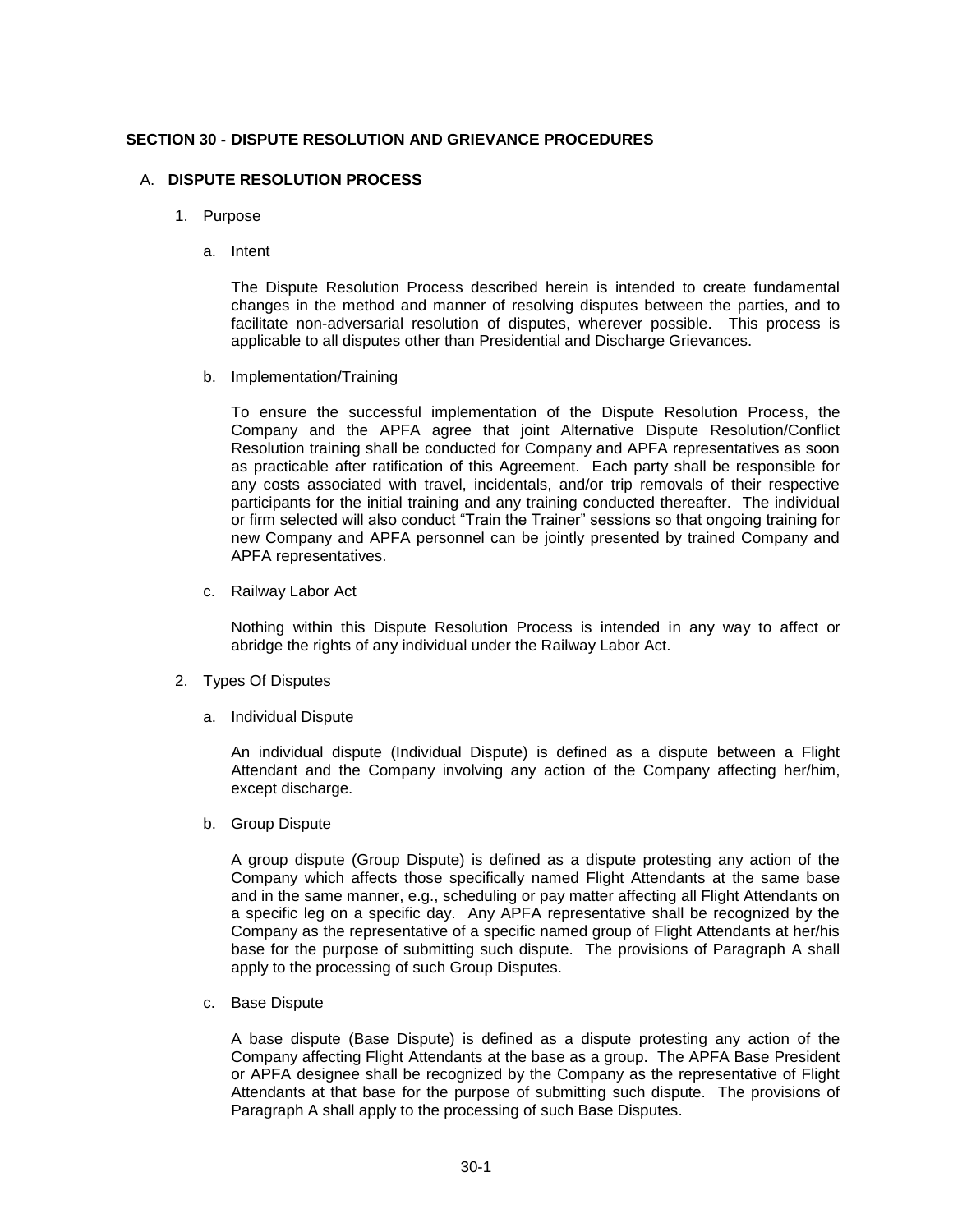## 3. Notice of Dispute

a. Filing

A Flight Attendant having such a dispute may file an abbreviated, informal document termed a Notice of Dispute (hereinafter referred to as a NOD) in person or through an APFA representative, within ten (10) days, exclusive of Saturdays and Sundays, after becoming aware of such dispute. Such NOD shall be filed with the Manager of Flight Service or her/his designee. Any and all documents supporting the claim that are in the possession of the Flight Attendant or the APFA representative should be attached to the NOD form at the time of filing.

b. Signature/Authorization

Such NOD must be signed by the individual Flight Attendant(s) affected who is filing the dispute. If the NOD is submitted through an APFA representative, a signed authorization must be submitted to the Company, designating the APFA as the representative of the Flight Attendant(s) affected with respect to the dispute. Employees covered by this Agreement may be represented at a Dispute Resolution Conference by such person as they may choose and designate, and the Company may be represented by such person as it may designate.

c. Distribution of NOD

Unless the APFA has filed the NOD on behalf of the Flight Attendant, the Company shall provide a copy of the NOD to the APFA Base President, or APFA designee, within five (5) working days of the Company's receipt of the NOD.

- 4. Initial Informal Attempt to Reach Resolution
	- a. Discussion(s)/Initial Exchange of Documents

After a NOD is filed, the Company, the Flight Attendant(s) and her/his APFA representative should endeavor to discuss and resolve the dispute as soon as possible. The parties will commence the exchange of all documents supporting their respective positions at this point.

b. Resolution

Should the parties be successful in reaching a resolution to the dispute, the matter shall be considered resolved and no further action shall be taken by the parties on the matter except any action necessary to implement the terms of the resolution reached between the parties. Such resolution shall be summarized on the NOD form and shall be provided to the Flight Attendant and the APFA representative involved, or, if none, to the APFA Base President, or APFA designee.

c. Discussions/Resolution Off the Record/Non-Precedential

All matters discussed or decided prior to the Dispute Resolution Conference (DRC), including resolutions, shall be off the record and shall have no precedential effect on any other matter or be admissible or relied upon in any other matter. Notwithstanding the foregoing, the parties are not precluded from referring to such a resolution orally and in general terms, and should not refer to specific bases or number of such resolutions reached in other DRCs or initial informal discussions under this procedure.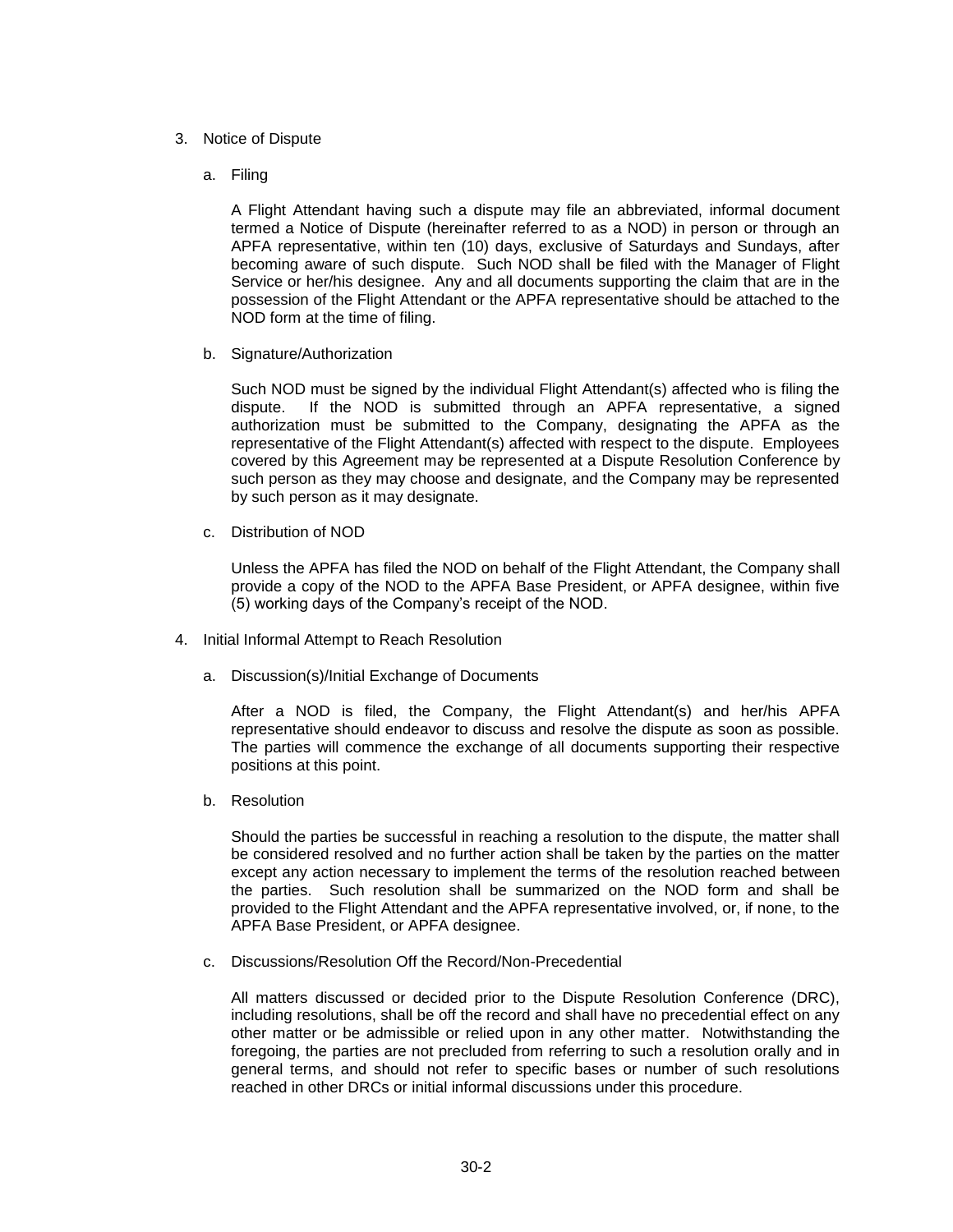- 5. Dispute Resolution Conference
	- a. Purpose

Should the initial attempts to reach resolution be unsuccessful, a meeting hereinafter referred to as a Dispute Resolution Conference (DRC) shall be scheduled. The purpose of the DRC shall be to attempt to reach an acceptable resolution of the dispute informally.

b. Scheduling Coordination

The scheduling of a DRC shall be coordinated through the Flight Service Base Manager's office at the Flight Attendant's base station.

c. DRC Held Within Thirty (30) Days

The DRC shall be held within thirty (30) days following receipt of the NOD at a time and date mutually agreed upon, unless the parties otherwise agree.

d. Participants at DRC

Except as noted below, participants at the DRC shall be limited to the Flight Attendant(s) who filed the NOD, her/his APFA representative, a Company representative and a Facilitator. In all matters involving an individual Flight Attendant's performance or attendance, or a personal matter, the Flight Attendant shall be present at the DRC. In all other disputes, such as scheduling, contractual or other policy issues, the Flight Attendant may elect not to attend the DRC and be represented at the DRC by her/his APFA representative.

e. Summary of Issues

Prior to, or at the beginning of the DRC, the Flight Attendant, or her/his APFA representative, shall briefly summarize on the NOD form the matter at issue and the remedy sought. For Group or Base Disputes, as defined in Paragraphs A.2.b and A.2.c, the APFA representative shall provide this summary on the NOD form.

- f. Facilitator
	- i. Selection

The DRC shall be facilitated by the Flight Service Base Manager or her/his designee, i.e., a peer Flight Service Manager. The Company shall select the Facilitator, except that any individual who is or was materially involved in the decision and/or the events leading to the NOD shall not be eligible to serve as the Facilitator at the DRC for that NOD. The Company shall consider the recommendation of the APFA grievance representative in the selection of the Facilitator for a DRC.

ii. Role

The role of the Facilitator shall be non-adversarial. The Facilitator shall assist the parties in fashioning an acceptable resolution to the dispute.

iii. Discussions with Facilitator - Off the Record/Non-Precedential

The Facilitator shall review all of the documents exchanged and presented by the parties, and provide the parties with an opportunity to openly discuss the dispute. All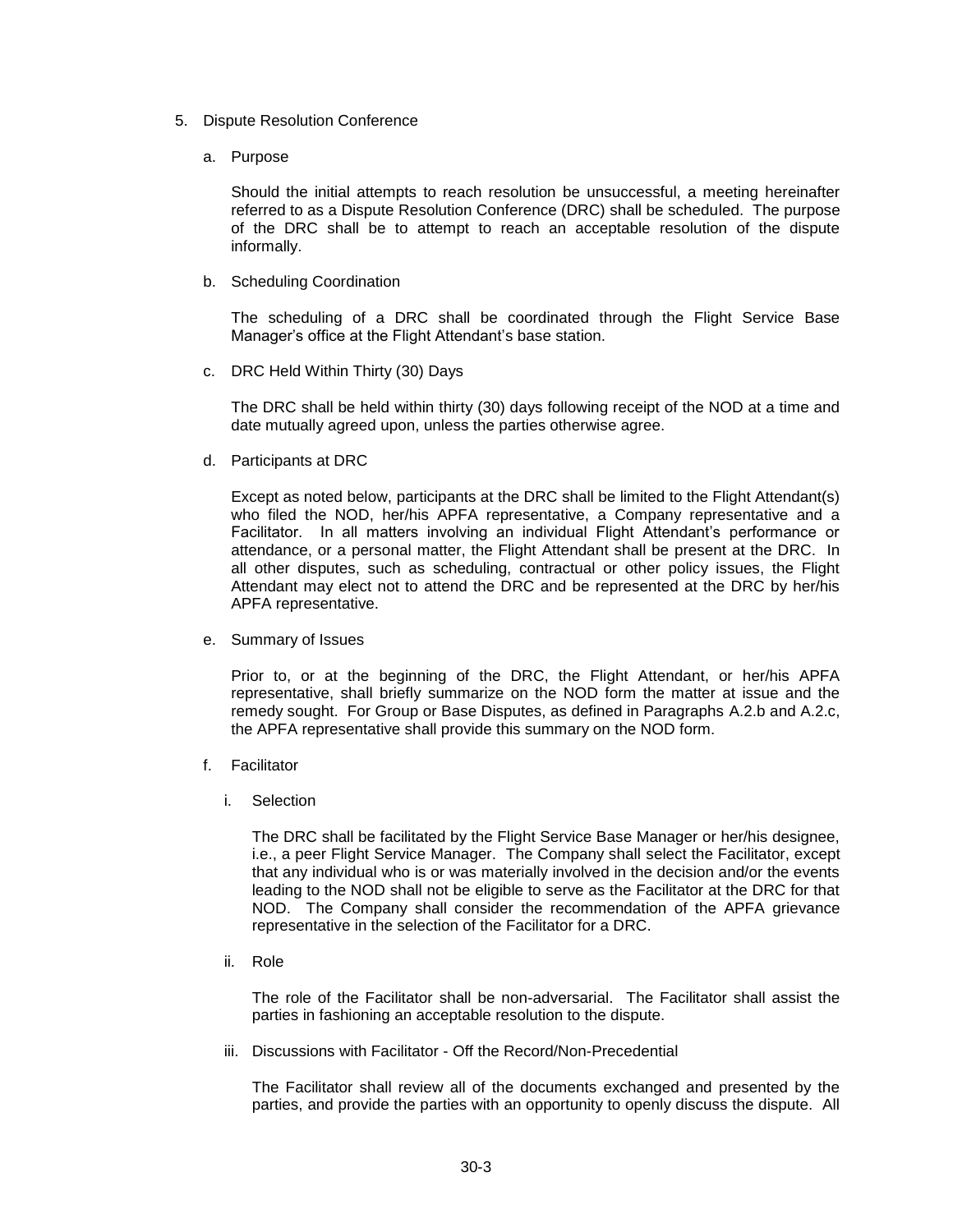matters discussed or decided at the DRC, including recommendations, whether accepted or rejected, and resolutions, shall be off the record and shall have no precedential effect on any other matter or be admissible or relied upon in any other matter. Notwithstanding the foregoing, the parties are not precluded from referring to such a resolution or accepted recommendation orally and in general terms, and should not refer to specific bases or number of such resolutions or accepted recommendations reached in other DRCs or initial informal discussions under this procedure.

g. Document Exchange

At the DRC, the parties shall exchange all documents not previously exchanged supporting their respective positions. This exchange should continue throughout the process as documents become known to any of the parties, until such time as the dispute is finally resolved in accordance with this Agreement. For confidentiality purposes, and, at the option of either party, all names and other identifying information may be expunged from any documents exchanged.

- h. Resolution
	- i. If an agreement resolving the matter in dispute is reached by the parties during the DRC, the Facilitator shall summarize the agreement on the NOD form.
	- ii. All participants at the DRC shall sign the agreement.
	- iii. The dispute shall be considered resolved and no further action shall be taken by the parties on the matter except any action necessary to implement the terms of the agreement reached between the parties.
	- iv. The Company shall provide a copy of the completed NOD form to the Flight Attendant and the APFA representative involved, or, if none, to the APFA Base President or APFA designee.
- i. Failure to Resolve/Facilitator's Recommendation
	- i. If no agreement resolving the matter in dispute is reached by the parties during the DRC, the Facilitator shall issue a written, non-binding recommendation.
	- ii. The recommendation shall be issued as a separate document apart from the NOD form.
	- iii. The Facilitator shall issue the recommendation at the conclusion of the DRC, unless otherwise agreed to by the parties, and in no event shall the recommendation be issued later than three (3) working days following the conclusion of the DRC.
	- iv. A copy of the recommendation, when issued, shall be provided to the Flight Attendant(s), and to both the Company and the APFA locally.
- j. Acceptance of Facilitator's Recommendation-Notification/Confirmation
	- i. The Flight Attendant(s), or the APFA representative, as applicable, shall have five (5) days exclusive of Saturdays and Sundays, from receipt of the Facilitator's recommendation to notify the Flight Service Base Manager, or her/his designee, that the recommendation is accepted.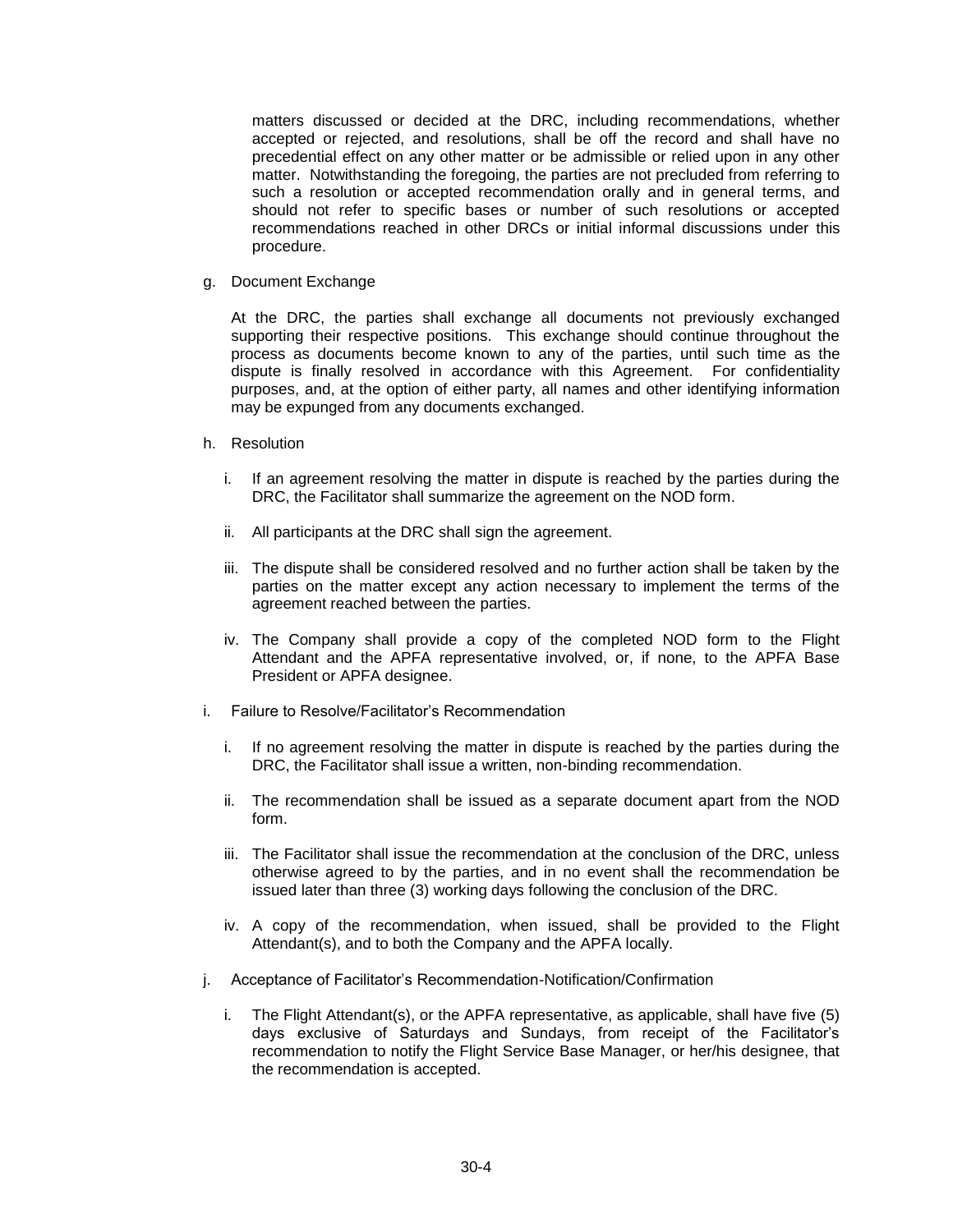- ii. In the case of an Individual or Group Dispute, the Flight Attendant(s) shall notify the Flight Service Base Manager, or her/his designee, of her/his acceptance by:
	- (a) signing the recommendation form indicating her/his acceptance and returning the completed form to the Flight Service Base Manger, or her/his designee;
	- (b) orally notifying the Flight Service Base Manager, or her/his designee, either in person or by telephone; or
	- (c) authorizing her/his APFA representative to communicate to the Flight Service Base Manager, or her/his designee, her/his acceptance either orally or in writing.
- iii. In the case of a Base Dispute, the APFA representative shall notify the Flight Service Base Manager, or her/his designee, by:
	- (a) signing the recommendation form indicating her/his acceptance and returning the completed form to the Flight Service Base Manager, or her/his designee; or
	- (b) orally notifying the Flight Service Base Manager, or her/his designee, either in person or by telephone.
- iv. In all cases, the acceptance must be communicated within five (5) days, exclusive of Saturdays and Sundays, from receipt of the Facilitator's recommendation. In all cases where the Flight Attendant, or the APFA representative, as applicable, has communicated her/his acceptance orally, such acceptance must be confirmed in writing to the Flight Service Base Manager, or her/his designee.
- v. Once acceptance is received, the NOD shall be considered resolved and no further action shall be taken by the parties on the matter except any action necessary to implement the terms of the recommendation.
- vi. A copy of the signed recommendation form and acceptance of the recommendation shall be provided by the Flight Service Base Manager or her/his designee, to each of the parties, and to the APFA representative involved; or if none, to the APFA Base President or APFA designee.
- k. Rejection of Facilitator's Recommendation Notification/Confirmation
	- i. In the case of an Individual or Group Dispute, the Flight Attendant(s) shall notify the Flight Service Base Manager, or her/his designee, of her/his rejection by:
		- (a) signing the recommendation form indicating her/his rejection and returning the completed form to the Flight Service Base Manager, or her/his designee;
		- (b) orally notifying the Flight Service Base Manager, or her/his designee, either in person or by telephone; or
		- (c) authorizing her/his APFA representative to communicate to the Flight Service Base Manager, or her/his designee, her/his rejection either orally or in writing.
	- ii. In the case of a Base Dispute, the APFA Representative shall notify the Flight Service Base Manager, or her/his designee, of her/his rejection by:
		- (a) signing the recommendation form indicating her/his designee, of her/his rejection and returning the completed form to the Flight Service Base Manager, or her/his designee; or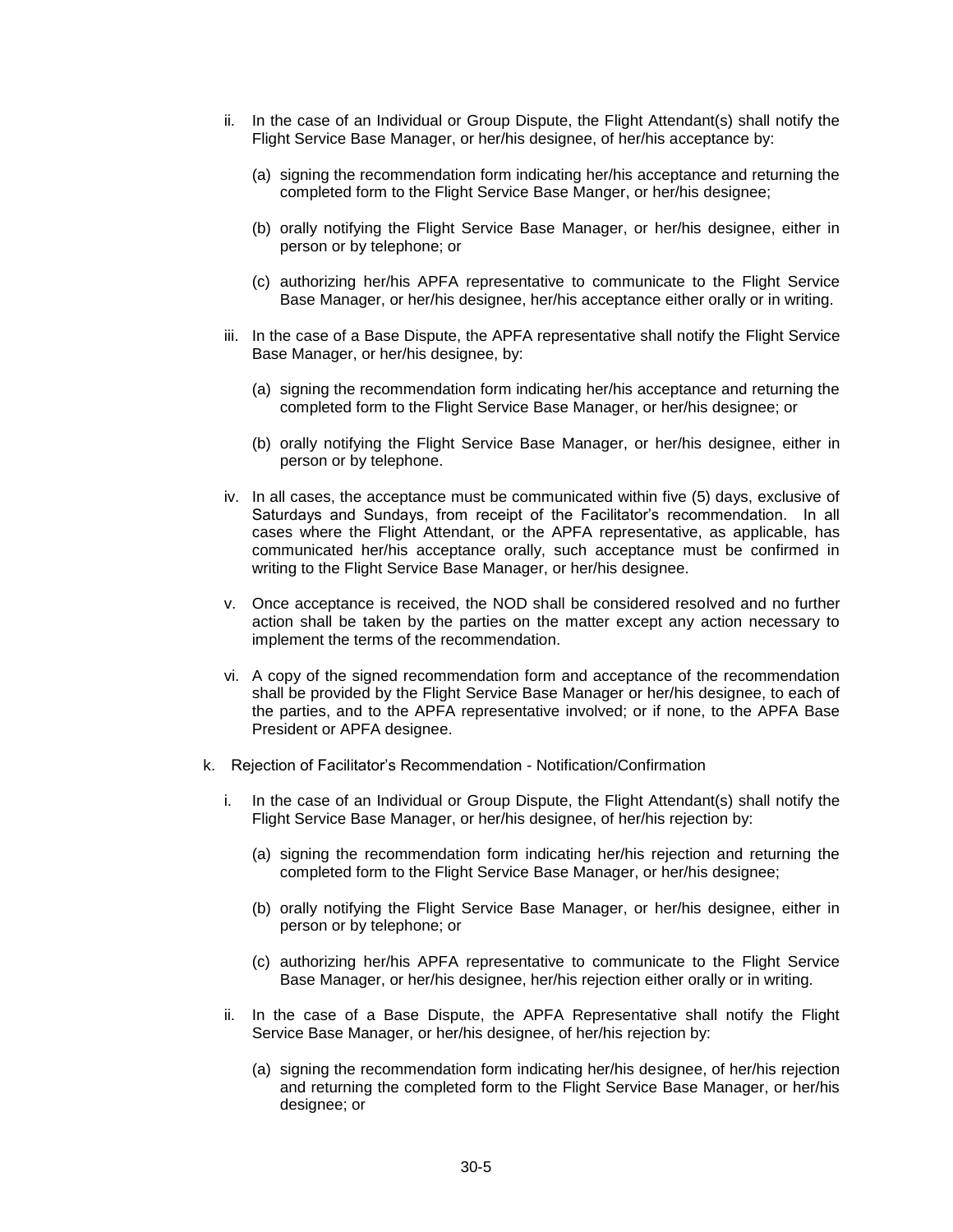- (b) orally notifying the Flight Service Base Manager, or her/his designee, either in person or by telephone.
- iii. In the event the Flight Attendant or APFA Representative, as applicable, provides no response within ten (10) days, exclusive of Saturdays and Sundays, following receipt of the recommendation, the recommendation shall be deemed rejected and dispute may be submitted to the System Board for adjudication.
- iv. In any case where a recommendation has been rejected, the Company shall provide a copy of the signed rejected recommendation to APFA Headquarters within five (5) working days of receipt; or if no written response is forthcoming within ten (10) days, exclusive of Saturdays and Sundays, from issuance of the recommendation, the Company shall notify APFA Headquarters in writing, within five (5) working days, that such recommendation has been deemed rejected.
- v. In all cases where a recommendation has been rejected, for record keeping purposes, the Flight Attendant(s) or the APFA Representative, as applicable, shall submit a signed copy of such rejection within thirty (30) days following receipt of the recommendation.
- l. Observers at a DRC
	- i. The parties recognize that the attendance of an observer may affect the conduct and informality of a DRC. Accordingly, as a rule, observers will not attend DRCs, but in the event that an observer is in attendance, the following shall apply:
	- ii. A single observer for each side can attend a DRC for training purposes only either as a trainee or as a trainer of a participant, as described herein.
	- iii. An individual who has filed a NOD shall have the right to exclude observers from the DRC.
	- iv. Unless otherwise mutually agreed, an individual is limited to attending one (1) session of a DRC(s) as an observer trainee and only within that individual's division. It is agreed that a session shall be limited to one (1) day.
	- v. A DRC shall not be rescheduled to accommodate the attendance of an observer.
	- vi. If either party elects to have an observer in attendance at a DRC, such party shall notify the other party of the identity of such observer no later than three (3) days, exclusive of Saturdays and Sundays, prior to the DRC. If the scheduling of the DRC precludes such notice, then notice shall be given as soon as practicable.
	- vii. It is agreed that an observer at a DRC is not a participant. Therefore, such individual may not speak or otherwise participate in the DRC or call for or participate in breaks.
	- viii. If the observer does not comply with the conditions of this Letter of Agreement, then at the request of any participant, the observer may be excluded.
- 6. Submission to System Board

Once the recommendation has been rejected, the NOD may be submitted as a grievance to the System Board of Adjustment (SBA), as provided for in System Board of Adjustment, Section 31. The submission of a dispute to the SBA must be made within thirty (30) days of APFA Headquarters receipt of the rejected recommendation. The submission to the SBA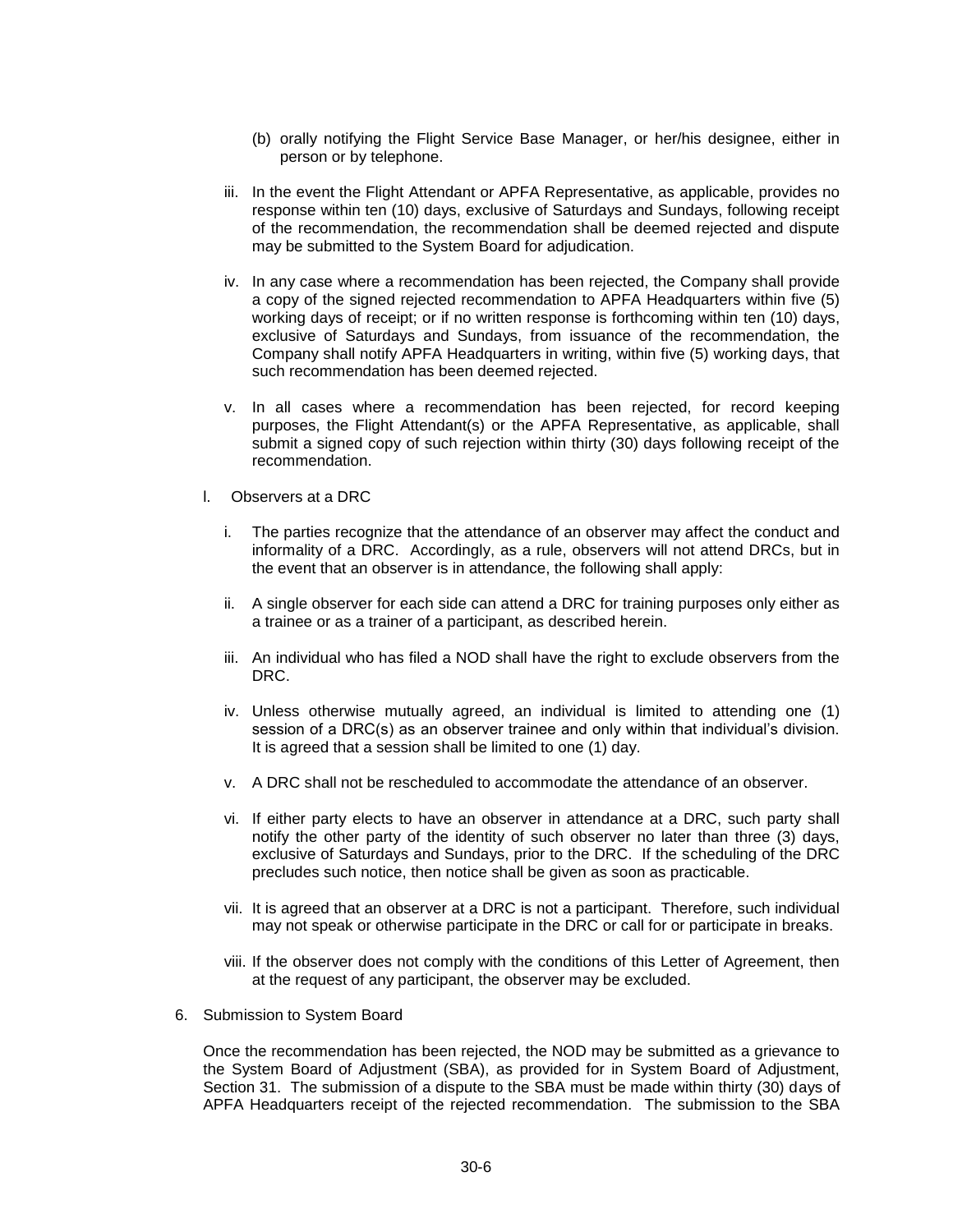shall include a formal and specific grievance statement, including the matter at issue and the remedy sought, the NOD, and a copy of all documents exchanged to date.

7. Conversion of Individual, Group and Base Disputes to Presidential Grievances

At any time after a NOD is filed in accordance with Paragraph A, and prior to submission to the SBA, APFA may determine that a particular dispute involves a contractual or a policy issue which cannot be resolved at a local level and should be converted to a Presidential Grievance. In such case, a formal and specific statement of grievance shall be filed, and the dispute processed in accordance with the Presidential Grievance procedures detailed herein. The Company may recommend that a NOD is appropriate for conversion to a Presidential Grievance, and the APFA shall consider the Company's recommendation.

# B. **DISCHARGE/PRESIDENTIAL GRIEVANCES**

- 1. Discharge
	- a. Notification of Discharge/Request for Investigation and Hearing

A Flight Attendant shall not be discharged from the service of the Company without written notification of such action which shall contain the precise charges, or without an investigation and hearing thereon, provided that such Flight Attendant makes written request for such investigation and hearing within ten (10) days, exclusive of Saturdays and Sundays, after receipt of notification. A copy of such discharge will be sent to the APFA Base President and the APFA Regional Representative, simultaneously, with employee notification, unless the employee being discharged requests otherwise.

i. Hearing Officer

Such written request for an investigation and hearing shall be addressed to, and such hearing conducted by, the Managing Director, Flight Service, or her/his designee.

ii. Investigation and Hearing Held Within Ten (10) Days

Such investigation and hearing shall be held within ten (10) days, exclusive of Saturdays and Sundays, of the receipt of the Flight Attendant's written request therefor.

b. Hearing

At the hearing, both parties shall present an explanation of their respective positions by describing the evidence and setting forth their arguments. The Company shall present its explanation first. Should either party desire to call a witness or witnesses to give testimony in support of her/his respective position, such witness shall be subject to questioning by the other party

c. Document Exchange

Documents supporting the respective positions of the parties may be exchanged at the hearing at the option of either party. For confidentiality purposes, and, at the option of either party, all names and other identifying information may be expunged from any documents exchanged. It was agreed, that in a spirit of cooperation and in an effort to promote a mutually respectful and trusting working relationship, the Company and APFA will encourage their representatives to fully exchange all documents used in support of their respective positions at all First Level Discharge Hearings. Should a problem subsequently develop as a result of this exchange of information, the Company and/or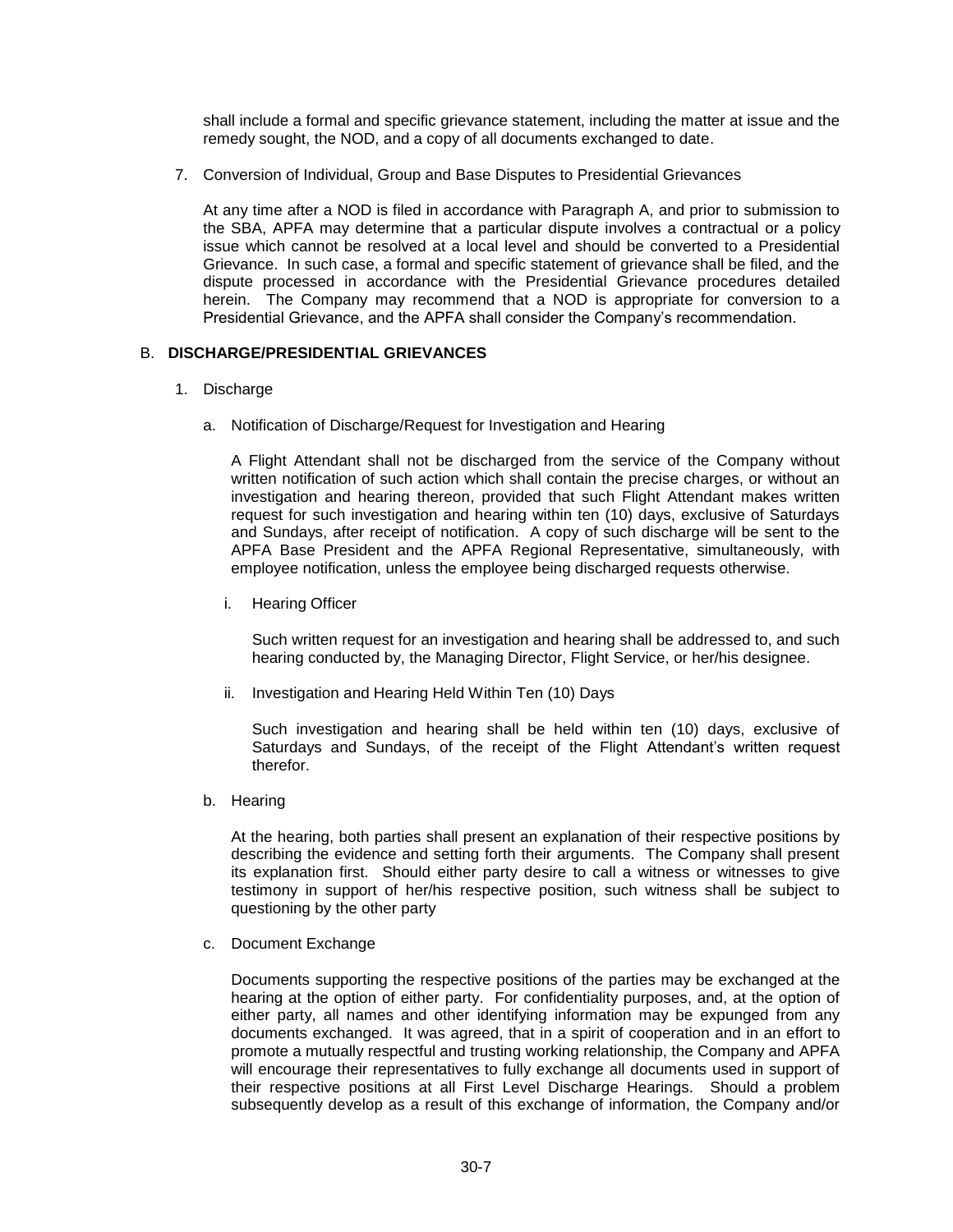the APFA may elect not to exchange such information at First Level Hearings in the future, at either party's option, consistent with the terms of the Collective Bargaining Agreement.

d. Decision

The official conducting the hearing shall render a decision as soon as possible but no later than ten (10) days, exclusive of Saturdays and Sundays, after the close of such hearing.

e. Appeal

If the decision of the Managing Director, Flight Service, or her/his designee, is not satisfactory to the Flight Attendant, the matter may be appealed to the American Airlines Flight Attendant SBA as provided for in System Board of Adjustment, Section 31, provided said appeal must be submitted within thirty (30) days of receipt of the decision of the Managing Director, Flight Service, or her/his designee.

f. Withhold from Service

A Flight Attendant may be held out of service by the Company pending such investigation, hearing and the appeals therefrom.

- g. Exoneration
	- i. Reinstatement

If, as a result of any hearing or appeal therefrom, as provided herein, a Flight Attendant is exonerated, she/he shall, if she/he has been held out of service, be reinstated without loss of seniority and shall be paid for such time lost in an amount which she/he would have ordinarily earned had she/he been continued in service during such period.

ii. Personnel Record

If, as a result of any hearing, or appeal therefrom, as provided herein, the Flight Attendant shall be exonerated, the personnel record shall be cleared of the charges.

- 2. Presidential Grievances
	- a. Filing

The APFA National President may protest, in writing, to the Vice President of Labor Relations, of the Company any action of the Company or any alleged misapplication or misinterpretation of this Agreement within forty-five (45) days after such alleged action, misapplication or misinterpretation has been ascertained.

b. Decision

The Vice President of Labor Relations shall evaluate such grievance and render a decision, in writing, within twenty (20) days after it has been received.

c. Appeal

If the decision of the Vice President of Labor Relations is not satisfactory, an appeal may be made, in writing, within twenty (20) days to the SBA, as provided in System Board of Adjustment, Section 31.